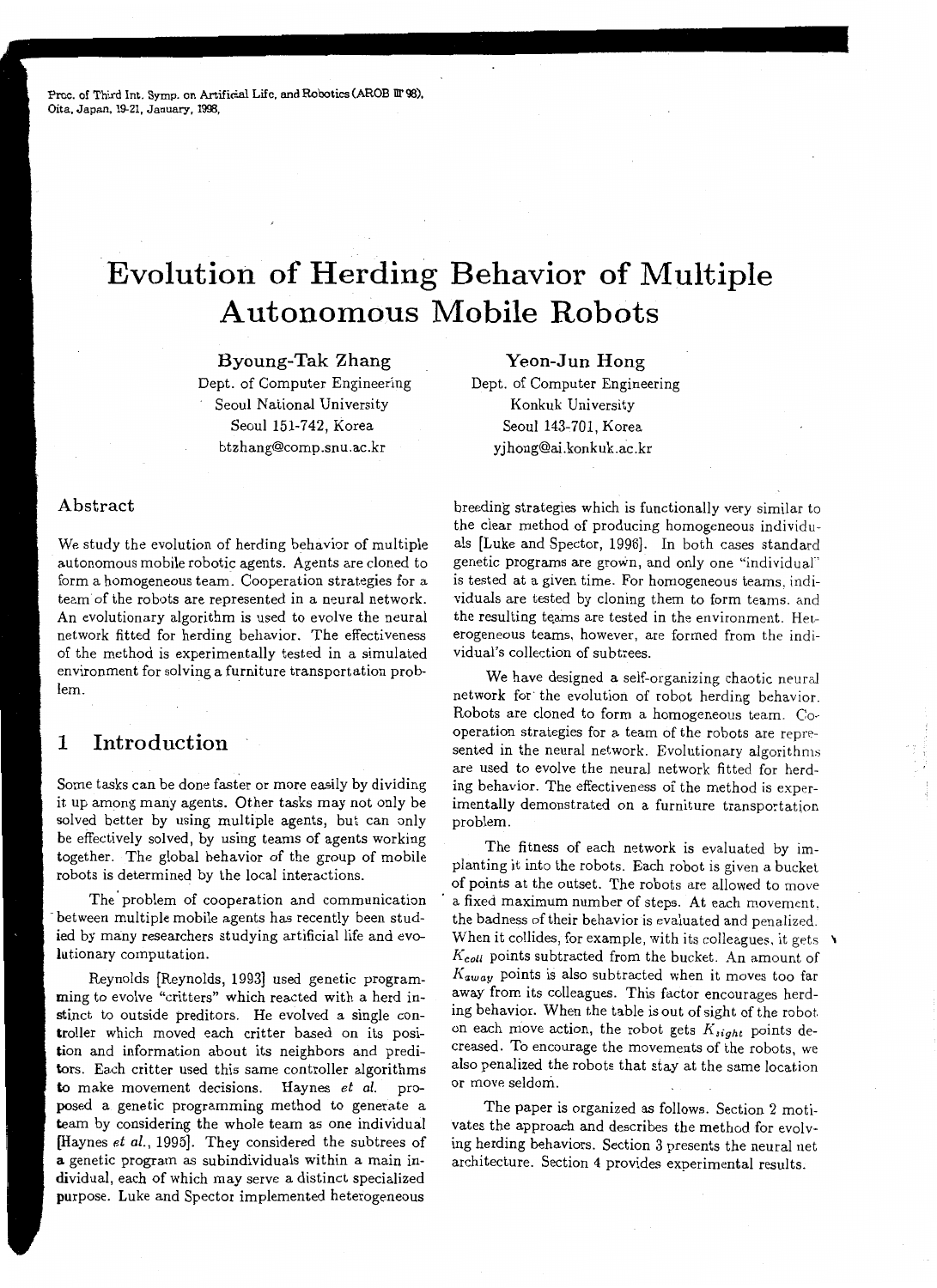# 2 Evolving Cooperative Agents

Some tasks, such as transporting a large table, requires multiple robots to cooperate. To study cooperation strategies in such a context, we constructed a virtual workspace of the robot on a plane of  $20m \times 20m$ . Figure 1 shows the workspace occupied by the table and robots to transport it. We assume cylinder robots of 20cm in diameter. It has four sensors positioned 45 degree upward. One move action of the robot brings its body 5cm to the direction it heads at the time. The sight of robots is limited to 2m. An additional sensor detects the target object within 10m. Sensors are connected to the input nodes of a neural network that determines the effector values for move actions. The initial environment contains three obstacles which are located randomly between the robots and the table.

The sensory inputs needed to control the robots include the pressure for measuring the unbalance of weight of the table among the member robots, the detectors for the table and obstacles, a communication signal for synchronization of group behavior, and a stagnation detector for the determination of the direction to move to. The outputs for motor control include the values for driving the left/right motors of the wheels and the signal to send for communication necessary for finding and lifting the table.

In the simulations described below, we have used as input to the network the detectors for the table to transport, colleagues, and obstacles. The network has 9 output units, 8 for determining the direction and the rest for non-moving.

The fitness of each network is evaluated by implanting it into the four robots. Each robot is given a bucket of points at the outset. The robots are allowed to move a fixed maximum number of steps. At each movement, the badness of their behavior is evaluated and penalized. When it collides, for example, with its colleagues, it gets  $K_{coll}$  points subtracted from the bucket. An amount of *Kaway* points is also subtracted when it moves too far away from its colleagues. This factor encourages herding behavior. When the table is out of sight of the robot on each move action, the robot gets *K•ight* points decreased. In effect, the sum of the penalties on each movement is

$$
A = K_{away} \cdot NumAways
$$
  
+  $K_{coll} \cdot NumCollisions$  (1)  
+  $K_{sight} \cdot NumOutsights$ 

where NumAways is a count for the number of being far away from the colleagues, and NumCollisions and NumOutsights are counts for collisions and being too



Figure 1: The simulation environment.

far away from the table.

To encourage the movements of the robots, the resulting bucket of points is multiplied by the following factor

$$
S = K_S \cdot NumStepsMoved \qquad (2)
$$

where *Ks* is a constant amd NumStepsMoved is the total number of steps moved. This term penalizes the robots that stay at the same location or move seldom.

The bucket of remaining points is subtracted again by a fractional amount of the distance from the table:

$$
D = K_D \cdot \text{FinalDisplacement} \tag{3}
$$

where  $K_D$  is a constant. This is to promote moving toward the table.

Overall, the fitness of a robot or its neural network IS:

$$
F_i = (\text{Backet} - A) \times S - D \tag{4}
$$

where  $A$ ,  $S$ , and  $D$  are defined as above.

After being evaluated their fitness, the individuals are selected to be parents for recombination. The selection probability of each individual is given as:

$$
R_i = \frac{F_i - F_{min}}{F_{max} - F_{min}} \tag{5}
$$

where  $F_{max}$  and  $F_{min}$  are, respectively, the maximum and minimum fitness values of the individuals in the current population. We used steady-state selection, i.e. 5% of the population are replaced after each evaluation. Thus the population evolves more slowly but continuously than in generational selection.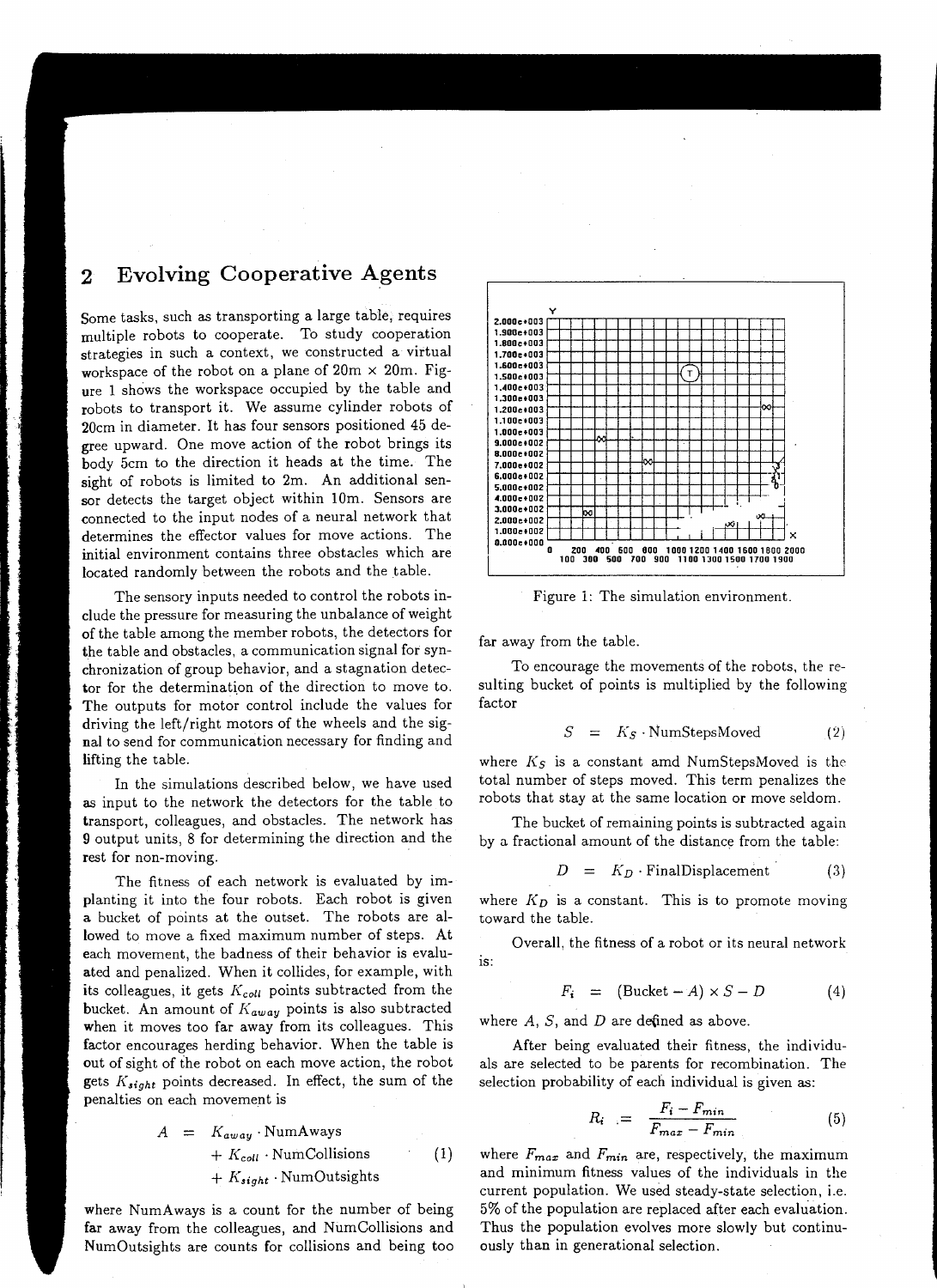## **3** A Neural Net for Herding

The neural network consists of four layers (Figure 2). The bottom layer is the input layer that receives sensory inputs. The next three layers are the recurrent neural network (RNN) layer, the self-organizing map (SOM) layer, and the Cognitron output layer.

The recurrent neural network receives the environmental inputs and processes them to detect the spatiatemporal pattern of the inputs. It contains both excitatory and inhibitory neurons. The recurrent net- . work used in the experiments contains 84 neurons in a virtual cylinder. The neurons are connected with other neurons in the neighborhood more frequently than the neurons in the distant area within the cylinder. We adopted a neuron model with chaotic dynamics (Adachi and Aihara, 1997). The activation is determined by:

$$
x_i(t+1) = f\left[\sum_{j=1}^{M} v_{ij} \sum_{d=0}^{t} k_e^d A_j(t-d) + \sum_{j=1}^{N} w_{ij} \sum_{d=0}^{t} k_f^d x_j(t-d) - \alpha \sum_{d=0}^{t} k_f^d g\{x_i(t-d)\} - \Theta_i\right]
$$
(6)

where  $v_{ij}$  and  $w_{ij}$  are synaptic weights to the *i*th constituent neuron from the jth external input and from the *j*th constituent neuron, respectively, and  $k_e$ ,  $k_f$ , and *kr* are the decay parameters for the external inputs, the feedback inputs, and the refractoriness, respectively. We set  $k_e = k_f = k_r$  and  $g\{x_i(t-d)\} = x_i(t-d)$ . The recurrent network considers the spatio-temporal summation of both external inputs and feedback inputs from other chaotic neurons.

The neurons in the recurrent network learn their weights for each input data. The modified Hebbian learning rule is used to adapt the weights:

$$
w_{ij}(t+1) = w_{ij}(t) + r\{1 - w_{ij}(t)\}h\{x_i(t), x_j(t)\} - K\{w_{ij}(t)\}
$$
\n(7)

where  $K\{w_{ij}(t)\}\)$  is the weight decay function. The parameters are determined by an evolutionary method. For each input data, the network is activated iteratively to converge to a pattern or oscillate between two or more patterns. For our application, it is useful if the network produces similar output patterns for similar input patterns.

The next layer is the self-organizing map (SOM). Its objective is to recognize the activation pattern of the



Figure 2: The multinet neural architecture.

recurrent network and classify it into a class. The SOM learns for every update of activation at the recurrent network layer:

$$
w_{ij}(t+1) = w_{ij}(t) + r_{SOM}\{a_j - w_{ij}(t)\} \quad (8)
$$

This implies that the SOM layer learns to recognize the activation patterns of the recurrent network. If the RNN converges to a single pattern, then SOM recognizes it. The ultimate winner of the SOM is the unit whose weight vector has the smallest distance to one of the activation patterns at RNN.

The output layer determines the output of the network based on the winner of the SOM network. This layer is trained using reinforcement learning as follows:

$$
y(s) = \begin{cases} w_{cij}(t) + r_c \{1 - w_{cij}(t)\} \cdot s \cdot a_j & \text{if } s \geq 0\\ w_{cij}(t) + r_c \cdot w_{cij}(t) \cdot s \cdot a_j & \text{otherwise} \end{cases}
$$

where  $s, -1 \leq s \leq 1$ , is the normalized difference between the present penalty and the previous one.  $a_i$  is the activation value of the winner at the SOM layer.

#### **4 Experimental Results**

Figure 3 plots the evolution of fitness values as generation goes on. The thick line is the average fitness of the population and the thin line is the fitness of the best individual at each generation. It can be clearly observed that the average fitness of the robotic agents increases as they evolve in the environment. The best-of-run individual was evolved after 30 generations. After 55 generations the fitness of the best-of-generation individual did not change. The fluctuations in the best fitness reflects the fact that we did not apply the elitist selection strategy.

Though not shown here, we also observed tendency of a convergence of winners at the SOM layer as the